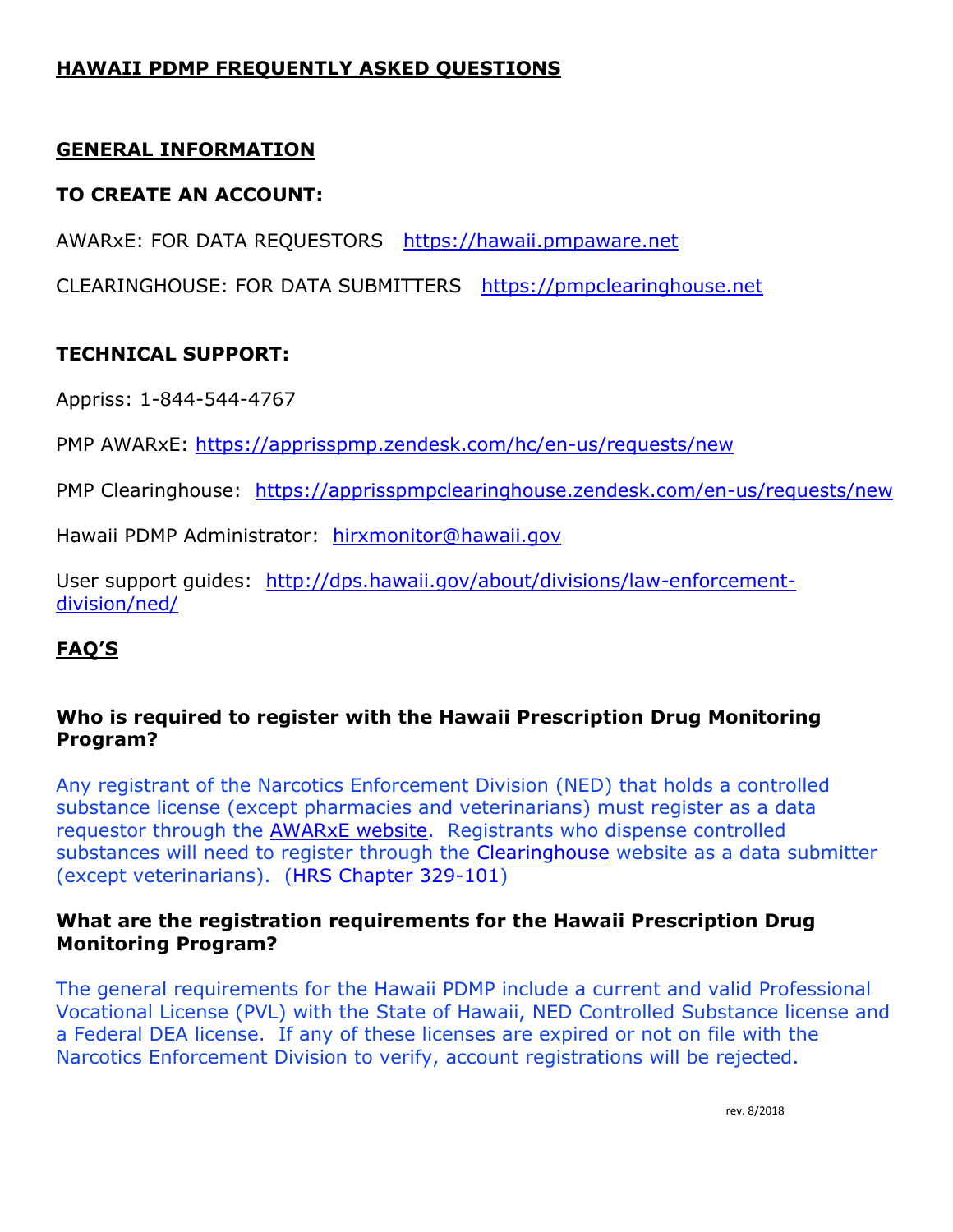### **I am creating an account and am getting an error message stating that my email is invalid. What do I do?**

Generally, an invalid email address means that the email address is already in use by you or another user. *In AWARxE, an email address can only be registered to one*  **user account.** If you receive this message, please ensure you entered your email address correctly at the login page. If it is correct, you are already a registered user in AWARxE. You will need to click on the "reset password" option to gain access. An email will be sent with instructions to reset your password.

### **What if I don't have access to the email I initially used to create my PDMP account?**

You will need to submit a written request to the PDMP Administrator to change your email address in the system. Please email [hirxmonitor@hawaii.gov](mailto:hirxmonitor@hawaii.gov)

#### **Can I complete part of my registration and finish it later?**

Once you start the registration process you must complete it or you will need to start the process over. There are three separate sections that must be completed before the user can successfully submit their registration for approval from the PDMP Administrator.

#### **How long does it take to get approval to access the Program?**

Access into the Hawaii PDMP system takes approximately  $3 - 7$  business days. Efforts are underway to shorten this duration.

#### **Who can access the information in the system?**

Patient information as well as registrant information in the system can only be accessed by registrants of the PDMP or authorized delegates of a registrant. The information contained within the PDMP is a tool for the practitioner to recognize and address prescription drug diversion and abuse. Inappropriate access or disclosure of patient information is a violation of state law and may result in disciplinary action and/or criminal investigation.

#### **How do I reset my password?**

As a data requestor you may reset your password on the AWARxE login screen. Enter the email address you initially used to create your account and follow the prompts after you click on the "reset password" option.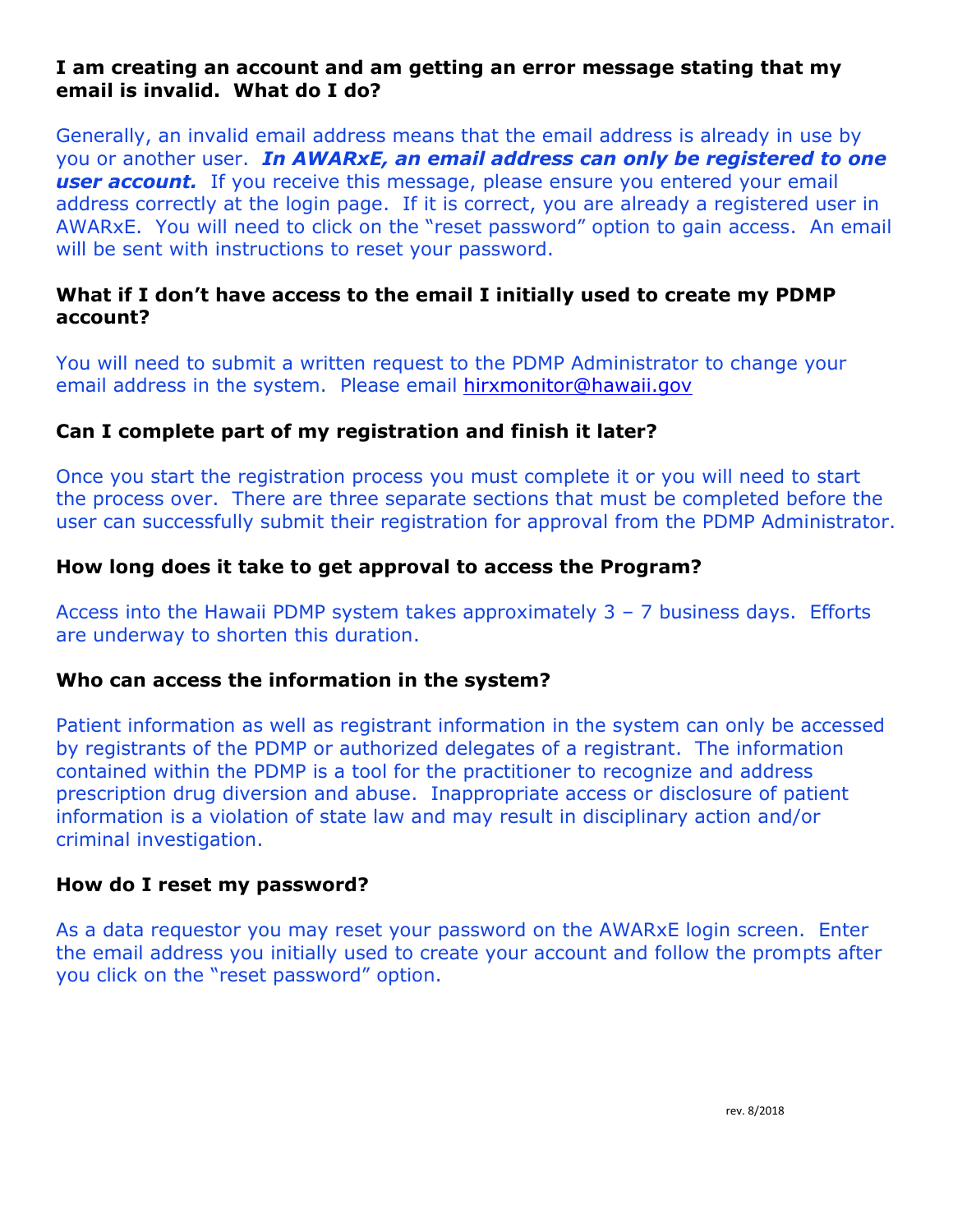#### **I requested a password reset but I have not received an email with the link to reset my account. What should I do?**

If you do not receive the reset password email, please check your spam/junk folders. If the email is not there, you may need to add the following email address as a safe sender ( [no-reply-pmpaware@globalnotifications.com](mailto:no-reply-pmpaware@globalnotifications.com) ) and then click on the "reset password" option again. If you are still unable to reset your password, you will need to contact the NED office at 808-837-8470.

#### **What are the new laws for prescribers regarding the Hawaii Prescription Drug Monitoring Program?**

There are two recent laws relating to the PDMP:

- Hawaii Revised Statutes, [HR S329-101\(b\).](https://www.capitol.hawaii.gov/hrscurrent/Vol06_Ch0321-0344/HRS0329/HRS_0329-0101.htm) This requires that as part of the "controlled substance registration process, all practitioners, except veterinarians, and pharmacies shall be registered with the department to utilize the electronic prescription accountability system (also known as HI-PDMP and AWARxE)
- Effective July 1, 2018 [Act 153\(18\):](https://www.capitol.hawaii.gov/session2018/bills/GM1262_.pdf) Relating Prescription Drugs (also known as SB2646) became law. Act 153 (18) requires prescribers to consult electronic prescription accountability system (also known as HI-PDMP or AWARxE) before prescribing as schedule II-IV controlled substance, in order reduce the risk of abuse of addiction to a controlled substance, to avoid harmful drug interactions, or as otherwise medically necessary. (Refer to [Act 153\(18\):](https://www.capitol.hawaii.gov/session2018/bills/GM1262_.pdf) for specifics and exceptions to this requirement.)

## **Where can I read the law in its entirety?**

[https://www.capitol.hawaii.gov](https://www.capitol.hawaii.gov/)

#### [Act 153\(18\)](https://www.capitol.hawaii.gov/session2018/bills/GM1262_.pdf)

[HR S329-101\(b\)](https://www.capitol.hawaii.gov/hrscurrent/Vol06_Ch0321-0344/HRS0329/HRS_0329-0101.htm)

## **Why do I need to check the PDMP before issuing prescriptions under certain circumstances?**

It's the law and the spirit of that law is to prevent prescription misuse and promote patient care. Checking the PDMP will ensure that your patients are not drug seeking, misusing or abusing any prescriptions, it may also prevent any harmful drug interactions from occurring. Please think of the PDMP as a tool to assist you in caring for your patients.

rev. 8/2018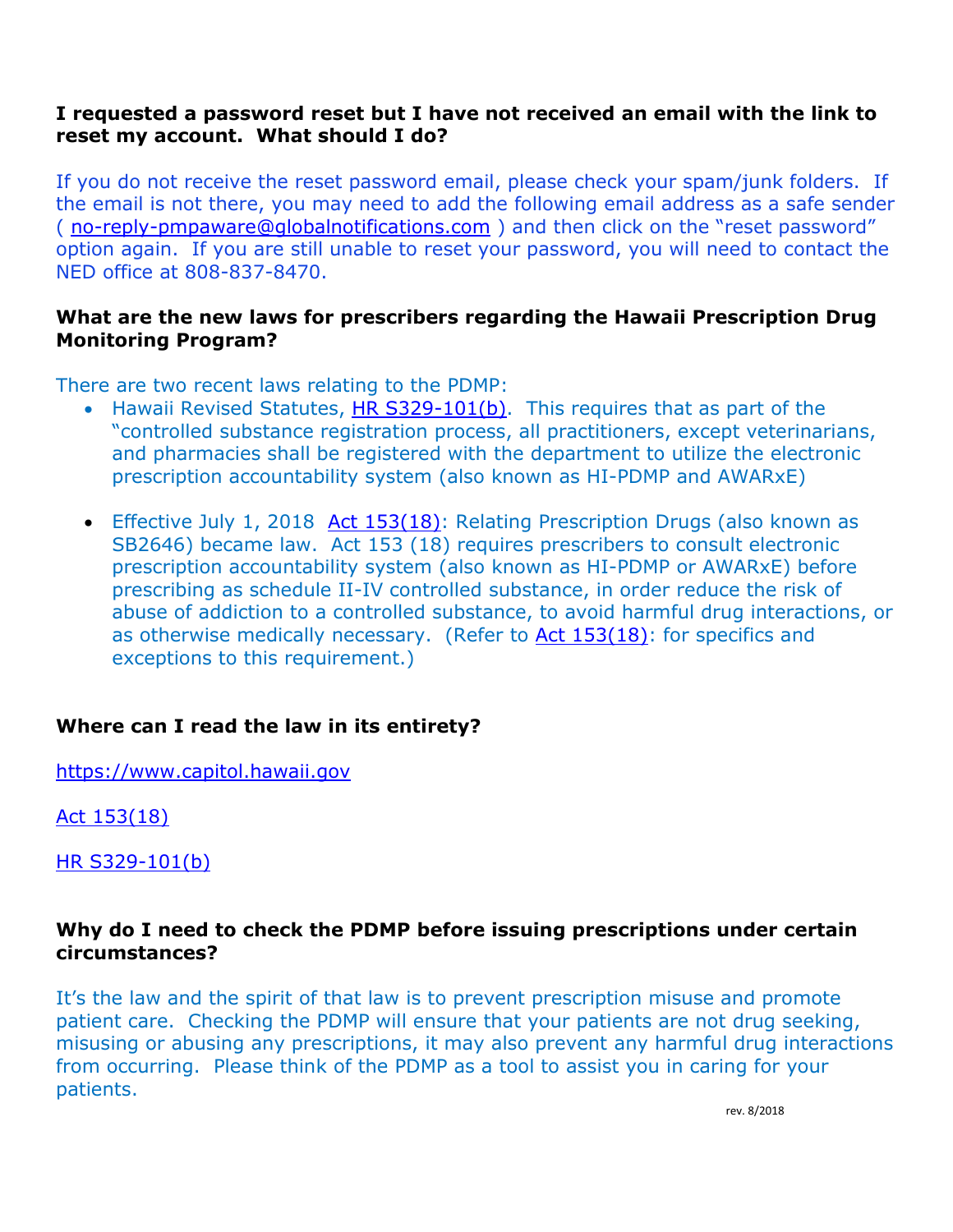### **Can I have someone from my office staff check the PDMP for me?**

Yes, delegates that a prescriber authorizes to preform PDMP checks are allowed to register for their own account in the PDMP. If a staff member from your office (i.e. office manager) signs up as a delegate, there is a dual approval process. An email will be sent to you as their Supervisor to approve their account as well as approval by the PDMP Administrator.

#### **How will the new law affect patient care?**

Patient care can be greatly improved by utilizing the PDMP by alerting prescribers of possible misuse. This is a tool that can help assist patients with getting additional help they may need.

#### **How does the Narcotics Enforcement Division enforce the new PDMP laws?**

NED monitors PDMP usage and will enforce the law as necessary for compliance.

#### **I ran the patients name and birthdate and no record came up, did I do it wrong?**

Maybe. First check the spelling and birth date for accuracy. If you use a partial search the first three alpha characters must be accurate for both first and last name, as well as the birthdate. If there is no patient identified or a patient record with no controlled substance is generated, then the PDMP has no record of a controlled substance dispensed for that patient during the time frame you specified in the query.

#### **My patient says they have picked up prescriptions for a controlled substance, why is it not showing up on his/her PDMP report?**

There may be several reasons:

First, the data is not in real time, pharmacies are required to report dispensed data every 7 days. Therefore, a prescription that was dispensed on Monday may not appear on a PDMP check done within 7 days.

Second, Military healthcare facilities and pharmacies are not required to report to the PDMP at this time.

Third, the PDMP will show only those controlled substance prescriptions dispensed in Hawaii.

Fourth, pharmacies will only provide data on dispensed/picked up controlled substance prescriptions to the PDMP.